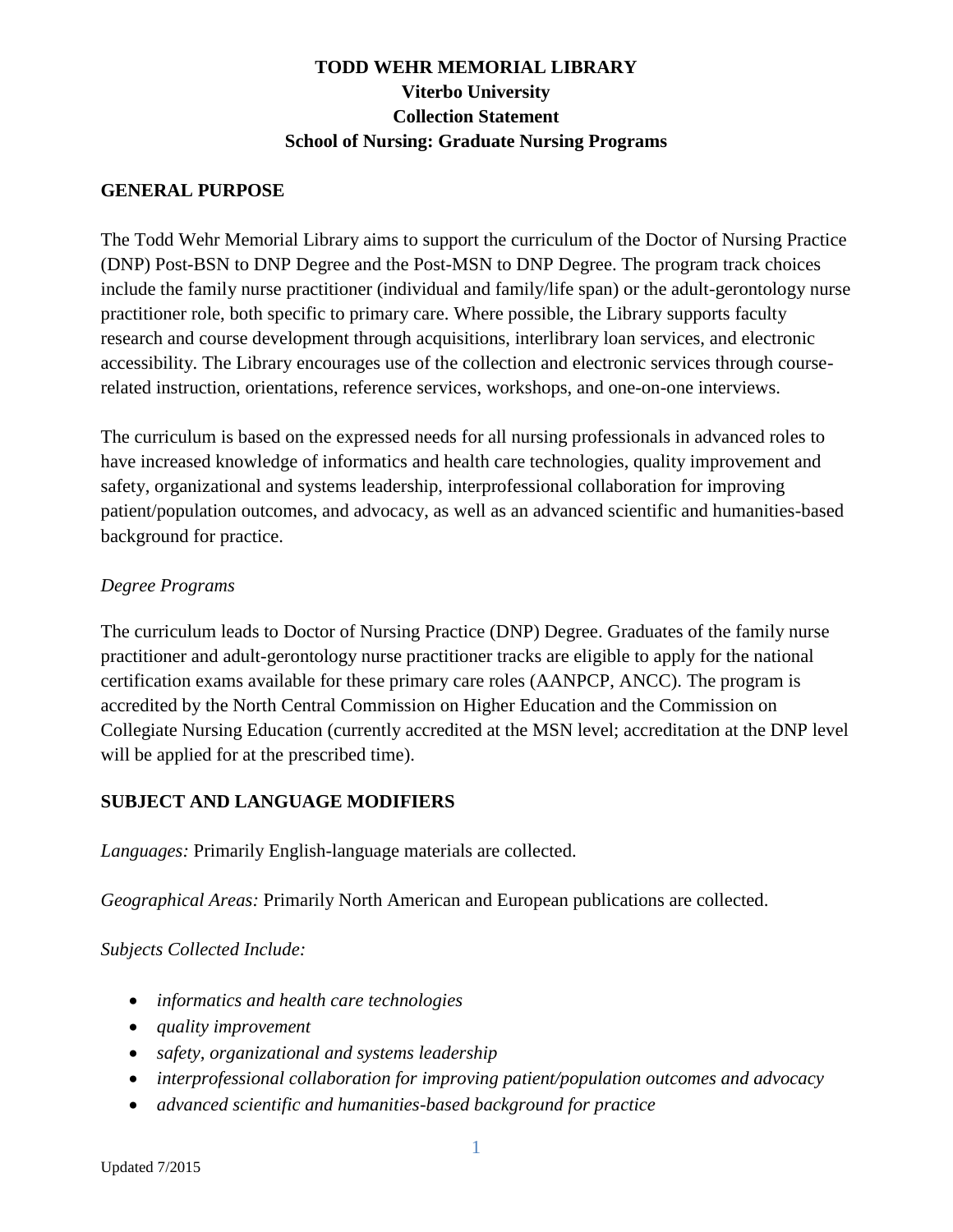*Chronological Periods:* Contemporary materials are primarily purchased. Historical studies are supported as appropriate by sources on earlier works.

# **COLLECTION LEVELS**

For most subjects collecting at the CONSPECTUS Level 3: Instructional Support Level is adequate. The DNP program, however, will require CONSPECTUS Level 4 Research Level for resources that promote research into the application of evidence-based, innovative nursing practices. Research methods, evidence-based practice, translation of research into practice, qualitative improvement and outcomes management are all subjects.

| Level $0$ | Out of Scope                 | The library does not collect in this area.                    |
|-----------|------------------------------|---------------------------------------------------------------|
| Level 1   | Minimal Level                |                                                               |
| Level 2   | <b>Basic Information</b>     | Although the graduate nursing collection has general subject  |
|           | Level                        | materials kept up-to-date such as dictionaries,               |
|           |                              | encyclopedias, access to appropriate databases, selected      |
|           |                              | editions of important works, historical surveys,              |
|           |                              | bibliographies, handbooks, these items are most frequently    |
|           |                              | purchased as part of the undergraduate nursing program.       |
| Level 3   | <b>Instructional Support</b> | This level of the collection supports graduate nursing study, |
|           | Level                        | including a wide range of monographs of nursing history,      |
|           |                              | current issues, and health-related texts and journals.        |
| Level 4   | <b>Research Level</b>        | Most graduate nursing materials purchased fall into this      |
|           |                              | level, especially those that are evidence-based, research     |
|           |                              | methods, translation of research into practice, qualitative   |
|           |                              | improvement and outcomes management. Monographs are           |
|           |                              | collected in print and ebook form and journals are primarily  |
|           |                              | electronic.                                                   |
| Level 5   | Comprehensive Level          |                                                               |

# **DESCRIPTIONS OF MATERIALS COLLECTED**

### *Types of Materials Collected*

Books, ebooks, and journals are collected. Journals are purchased in electronic format whenever possible. Videos are purchased by the Graduate Nursing program. Videos owned by any university department may be converted to digital format for streaming in Moodle.

### *Electronic Information and Resources*

Includes interlibrary loan, electronic reserves, document delivery, streamed video, email, and chat reference. Databases appropriate for nursing research and practice include:

- CINAHL with Full Text
- ProQuest Nursing and Allied Health Source
- Cochrane Library for evidence-based nursing
- Medline w/Full-Text for biomedical research and clinical practice
- DynaMed for informed clinical practice